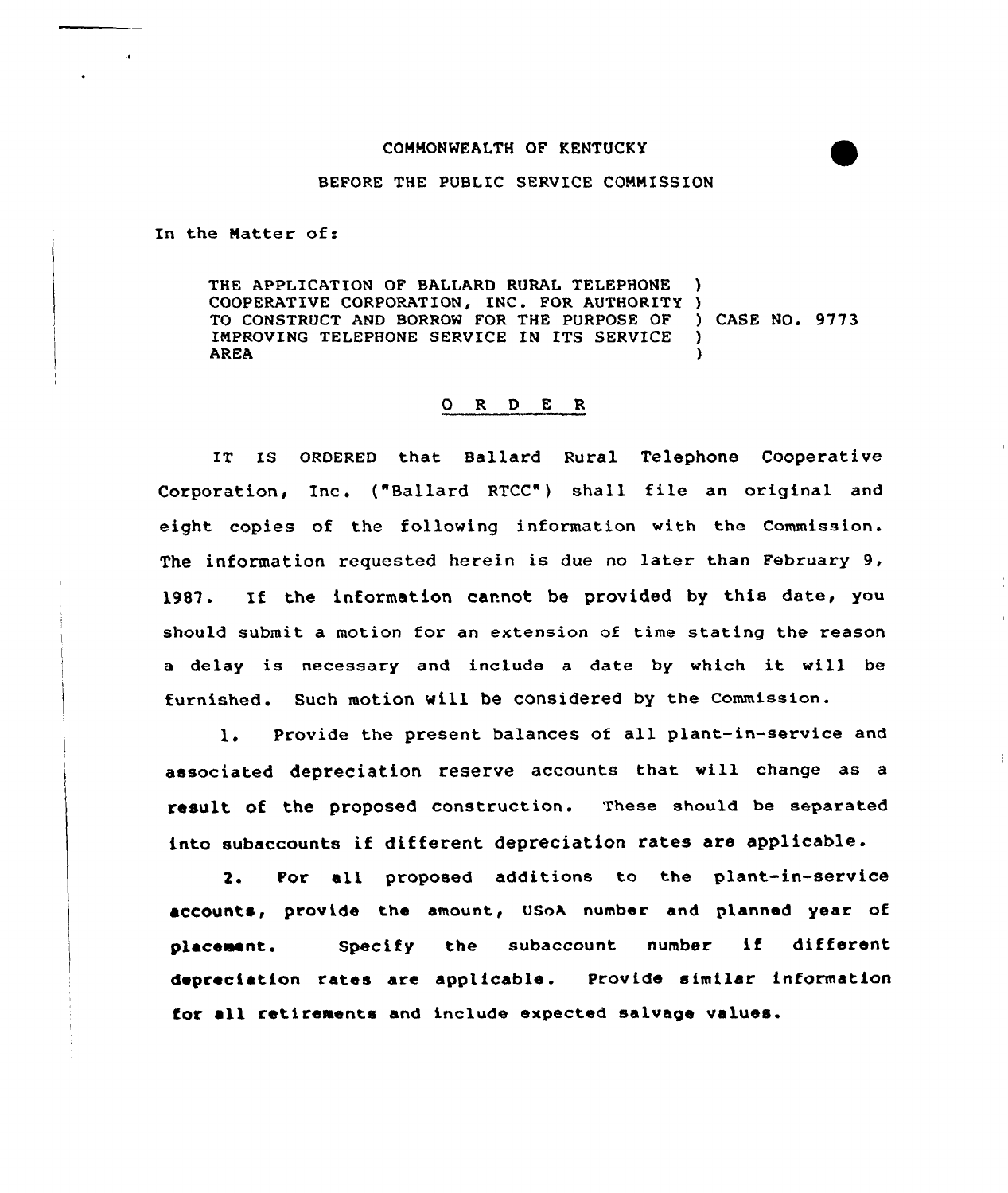3. Provide an estimate, by Operating Expense Account numbers (USoA 601.1-612), of anticipated maintenance savings that may occur as a result of the new construction. Specify, and justify if appropriate, any assumptions used, such as inflation factors, increased labor rates, increased labor hours required because of deterioration of existing facilities, etc.

 $\bullet$ 

4. Since the proposed construction will involve <sup>a</sup> significant change in technology, it is assumed that present maintenance personnel will be relatively unfamiliar with the new equipment. If this assumption is correct, provide a description of transitional maintenance plans, such as retraining expenses, contractual maintenance expenses, etc. If maintenance is to be handled by contract, how will this affect the ability to react in emergencies2 Are these expenses included in previously filed information2 If so, please identify the specific location.

5. Provide an estimate of anticipated increased revenues from new services such as custom calling. Show how this estimate was derived.

6. Provide an estimate of the effect on revenues and/or expenses from any new ability to provide automatic message recording, or similar function. Show how this estimate was derived.

7. On <sup>a</sup> per exchange basis, provide a table of present central office capacity, in terms of wired lines and terminals or other similar measure, and the installed and maximum number of lines for the replacement ot central office equipment. Indicate

 $-2-$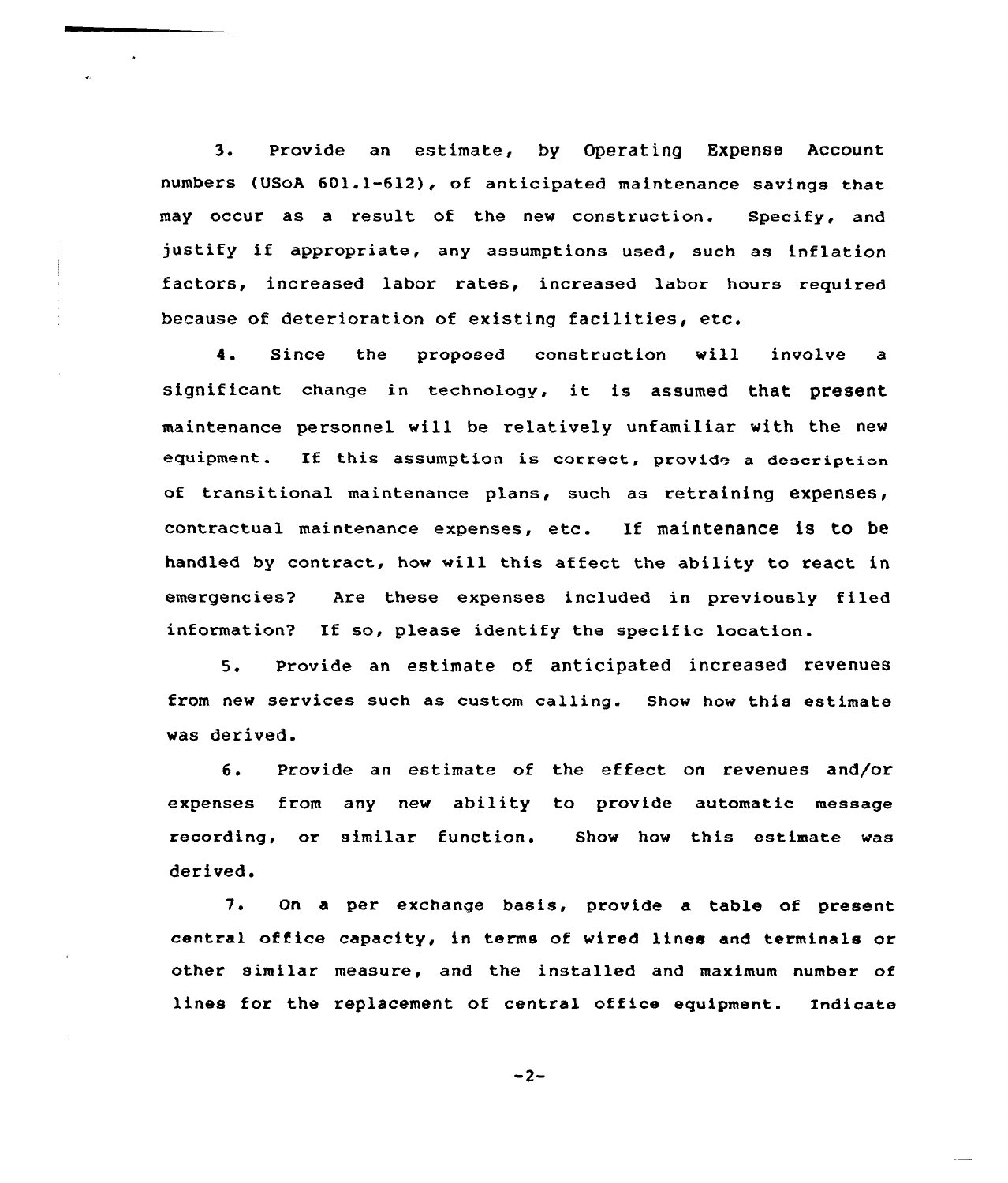the type of equipment presently in each exchange and its approximate year of placement.

8. Provide a description of the procedures used, or that will be used, to select the central office equipment vendor. Of particular concern is whether expected future support costs, such as additional lines costs, are a consideration in this process. If so, are there any binding agreements that will insure reasonable future prices and availability2

9. Provide copies of the following REA forms, presumably filed with the REA application:

> a. REA Form 479, "Financial and Statistical Report for Telephone Borrowers", plus attachments.

b. REA Form 9, "Forecast of Revenue and Expenses".

c. RFA Form 493, "Telephone Loan Budget".

10. Provide a trunking diagram that illustrates the relative position of all exchanges. On this diagram, indicate all EAS and toll facilities by type (digital carrier, fiber, etc.) and quantity for both the existing and proposed systems. The purpose of this request is to gain <sup>a</sup> general understanding of the system, therefore accurate scaling and excessive detail are not required although indications of approximate distances would be helpful. <sup>A</sup> legible sketch would be sufficient.

ll. What was the most recent TIER authorized for Ballard?

 $\pm$ 

12. What is Ballard's current TIER? Provide detailed documentation for the calculation.

 $-3-$